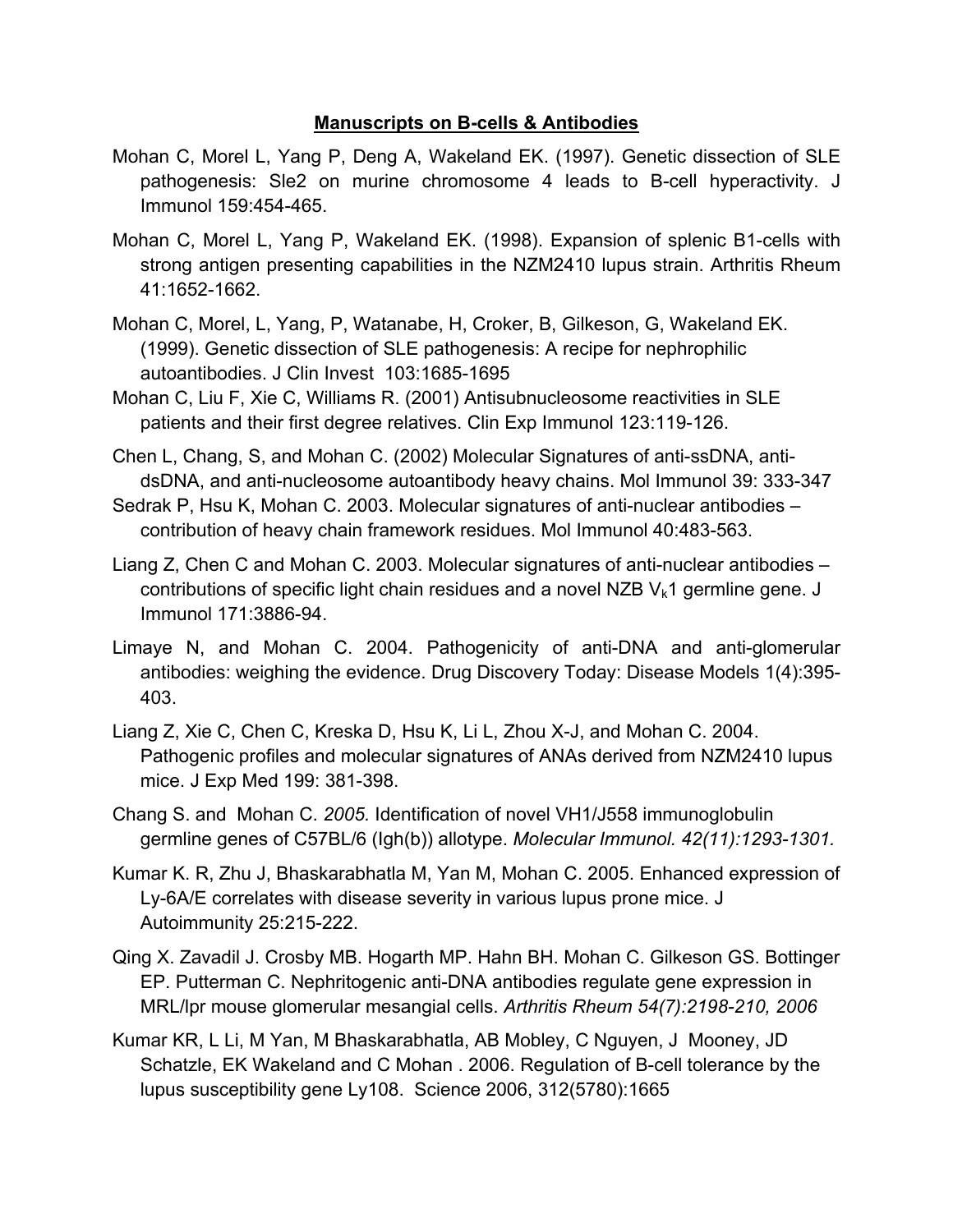- Liu Y, L Li, C Xie, S Lightfoot, X J. Zhou, M Weigert and C Mohan. 2007. Lupus susceptibility loci breach B-cell tolerance to DNA by impairing receptor revision of nuclear antigen reactive B-cells. J Immunol 179: 1340 - 1352
- Xiaoyan Shi, Chun Xie, Sooghee Chang, Xin J Zhou, Thomas Tedder and Chandra Mohan. 2007. CD19 hyper-expression augments Sle1-induced humoral autoimmunity but not clinical nephritis. Arthritis Rheum *56(9):3057-69*
- KR Kumar and C. Mohan. 2007. B-cell tolerance checkpoint violations in systemic lupus erythematosus. Future Rheumatology 2(4): 415-422.
- Culton DA, Nicholas MW, Bunch DO, et al.. Similar CD19 dysregulation in two autoantibody-associated autoimmune diseases suggests a shared mechanism of Bcell tolerance loss. J Clin Immunol 27 (1): 53-68, 2007
- T Wu, X Qin, Liu K, Z Kurepa, M Bhaskarabhatla, XJ Zhou, Satterthwaite AB, LS Davis and C Mohan. 2007. Shared signaling networks that fire up in lupus B cells from genetically distinct mouse models – implications for disease pathogenesis and therapy. J Clin Invest 117: 2186 – 2196.
- Kumar KR. Mohan C. Understanding B-cell tolerance through the use of immunoglobulin transgenic models. Immunol Res. 40(3):208-23, 2008.
- Y Liu, L Li and C Mohan. 2008. The role of rearrangement at the second immunoglobulin heavy chain locus in maintaining B-cell tolerance to DNA J Immunol 180(11):7721-7.
- Kui Liu and Chandra Mohan. 2009. Altered B Cell Signaling in Lupus. Autoimmunity Rev 8:214-218.
- Zhiyan Liang, Sooghee Chang, Min So Youn, and Chandra Mohan. 2009. Molecular Hallmarks of Anti-chromatin Antibodies Associated with the Lupus Susceptibility Locus, Sle1. Mol Immunol 46(13):2671-81
- Chang S. Yang L. Moon YM. Cho YG. Min SY. Kim TJ. Kim YJ. Patrick W. Kim HY. Mohan C. 2009. Anti-nuclear antibody reactivity in lupus may be partly hard-wired into the primary B-cell repertoire. Mol Immunol. 46(16):3420-6.
- Vuyyuru R. Mohan C. Manser T. Rahman ZS. 2009. The lupus susceptibility locus Sle1 breaches peripheral B cell tolerance at the antibody-forming cell and germinal center checkpoints. J Immunol 183(9):5716-27
- Peters AL. Stunz LL. Meyerholz DK. Mohan C. Bishop GA. Latent membrane protein 1, the EBV-encoded oncogenic mimic of CD40, accelerates autoimmunity in B6.Sle1 mice. J Immunol. 185(7):4053-62, 2010.